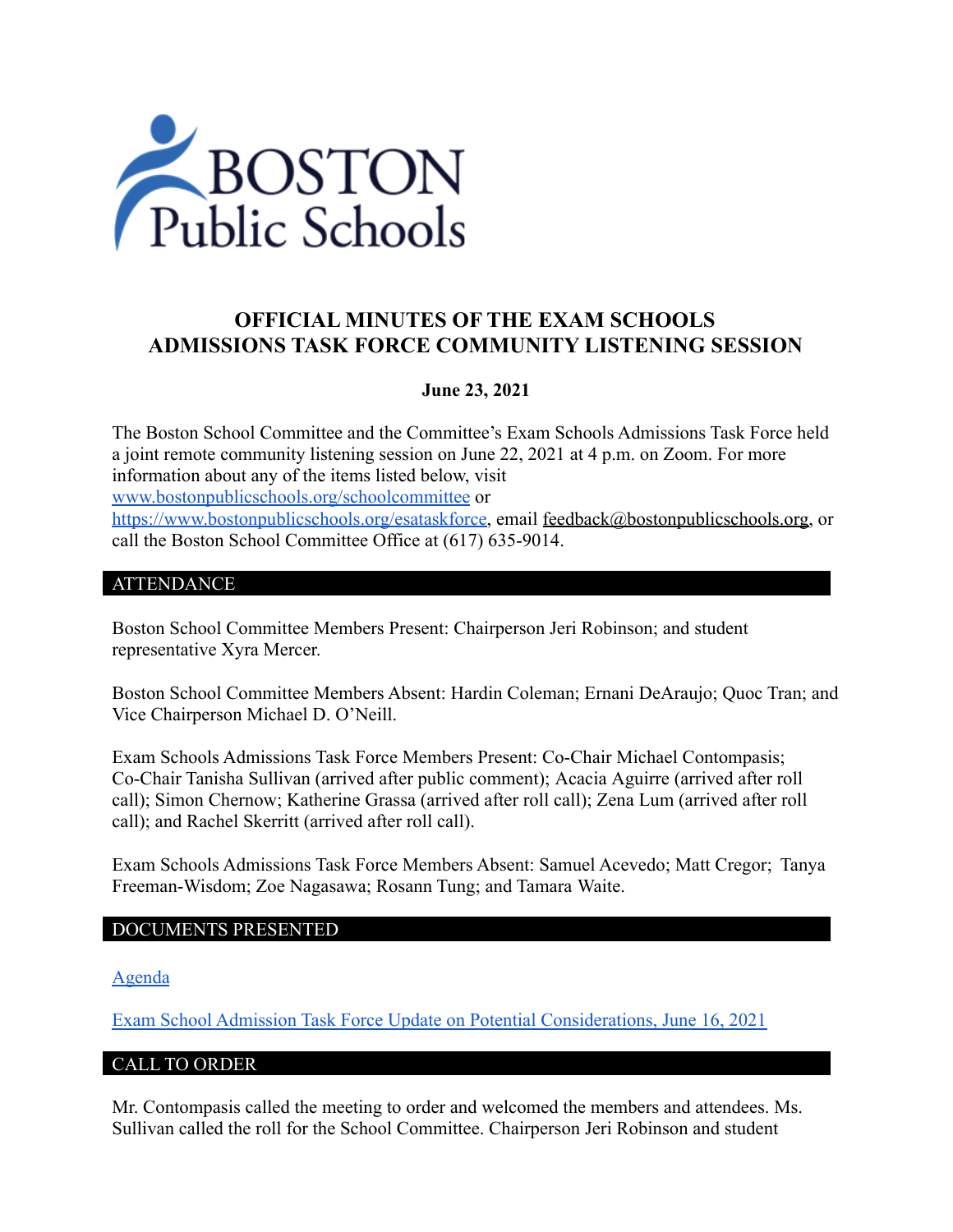**Boston School Committee and Exam Schools Admissions Task Force Remote Community Listening Session Zoom** *June 23, 2021*

representative Xyra Mercer were present. Hardin Coleman, Ernani DeAraujo, Quoc Tran, and Vice Chairperson Michael D. O'Neill were absent. Ms. Parvex called the roll for the Task Force. Co-Chair Michael Contompasis and Simon Chernow were present. Co-Chair Tanisha Sullivan, Acacia Aguirre, Katherine Grassa, Zena Lum and Rachel Skerritt arrived after roll call. Samuel Acevedo, Matt Cregor, Tanya Freeman-Wisdom, Zoe Nagasawa, Rosann Tung, and Tamara Waite were absent.

Mr. Contompasis announced that simultaneous interpretation services were available in Spanish, Haitian Creole, Cabo Verdean, Vietnamese, Cantonese, Mandarin, Portuguese, Somali, and Arabic; the interpreters introduced themselves and gave instructions in their native language on how to access simultaneous interpretation by changing the Zoom channel. He apologized that the Committee was unable to secure American Sign Language (ASL) interpretation for the session. He explained that the demand for ASL interpreters has increased tremendously during the pandemic as more public bodies are holding remote meetings. BPS continues to work with its state partners on this issue. Staff activated the closed captioned feature.

Ms. Robinson thanked the Task Force for their work. She encouraged people to read the update on potential areas for consideration that the Task Force presented to the School Committee on June 16. The Task Force will present its final policy recommendation to the School Committee on June 30th. The Committee will vote on a final exam schools admissions policy on July 14. She asked speakers to be respectful and said that hate speech was prohibited.

## GENERAL PUBLIC COMMENT

- Steve Yang, West Roxbury resident, St Mary of Assumption School parent, testified regarding the composition of the Exam Schools Admissions Task Force.
- Anna Dore, West Roxbury resident, Kilmer K-8 School parent, testified regarding the selection priority in a lottery admissions process.
- Mike Heichman, Dorchester resident, member, Boston Education Justice Alliance (BEJA), testified in favor of eliminating exam schools.
- Patricia Kinsella, Northfield resident, testified regarding the use of test scores in the admissions process.
- Khymani James, Brighton resident, testified in favor of eliminating exam schools.
- Rachel Miselman, East Boston resident, testified in favor of preserving rigor at the exam schools and expanding high quality learning opportunities at elementary schools and at non-exam schools.
- Travis Marshall, Roslindale resident, Bates Elementary School parent, member of Quality Education for Every Student (QUEST), encouraged the Task Force to be open-minded to creating a new admissions policy.
- Shirley Chen Weng, Brighton resident, Josiah Quincy Elementary School parent, testified
- Suzie McClone, Back Bay resident, testified regarding hate speech.
- Teresa Pregizer, Roxbury resident, parent, testified in favor of expanding exam schools.
- Cindy Tower-Loewen, not a Boston resident, testified in favor of extending the interim